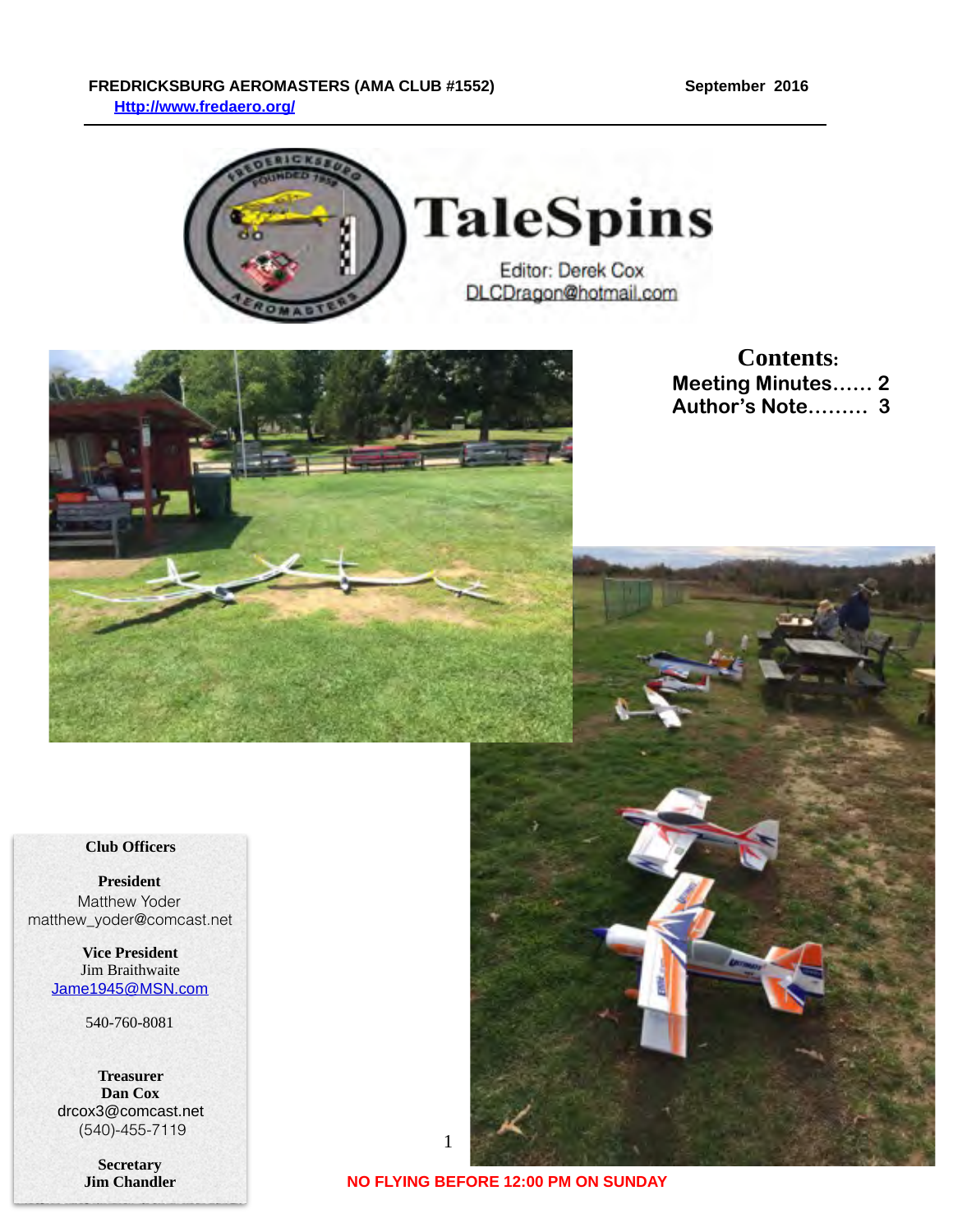# **Fredericksburg Aeromasters Meeting Minutes**

#### **September 8, 2016**

#### *Meeting Called to Order*

Jim Braithwaite called the meeting to order at 7:34PM on 9/8/16 with 13 members present.

#### *Secretary Report by Jim Chandler:*

Hank Mausolf made a motion to accept Minutes of last meeting, seconded by Dan Cox, and approved by member present.

#### *Treasure Report by Dan Cox*

Checking 1127.65 Savings 563.24 Total 1690.89 Paid Members 32 Please send FAA # to Dan Cox

Motion made to accept treasure's report by Hank Mausolf, seconded by Jim Chandler, and approved by members present

#### *Committee Reports*

**Safety:** Jim Braithwaite reported one incident involving an electric plane. Dan Cox stated that remember that electric's are dangerous and can cause harm. **Newsletter:** Derek Cox no report all good **Training:** Jim Chandler no report all good **Field:** Bruce Simpson a. The shed floor still needs fixed.

- 
- b. The new bench needs the top finished

**Web Site:** Brian Mausolf - No Report all good

#### *Old Business*

- 1. Port a Potty was dumped. Ed Becker updated the weather station.
- 2. Motion was made to reimburse Ed for expenses on the weather station to be given at the annual dinner in January . Motion made by Dan Cox, seconded by Jim Chandler and approved by members present.
- 3. Hank reported on Model Aviation Day. There were 8 registered pilots , \$ 65.00 dollars was raised DAV.